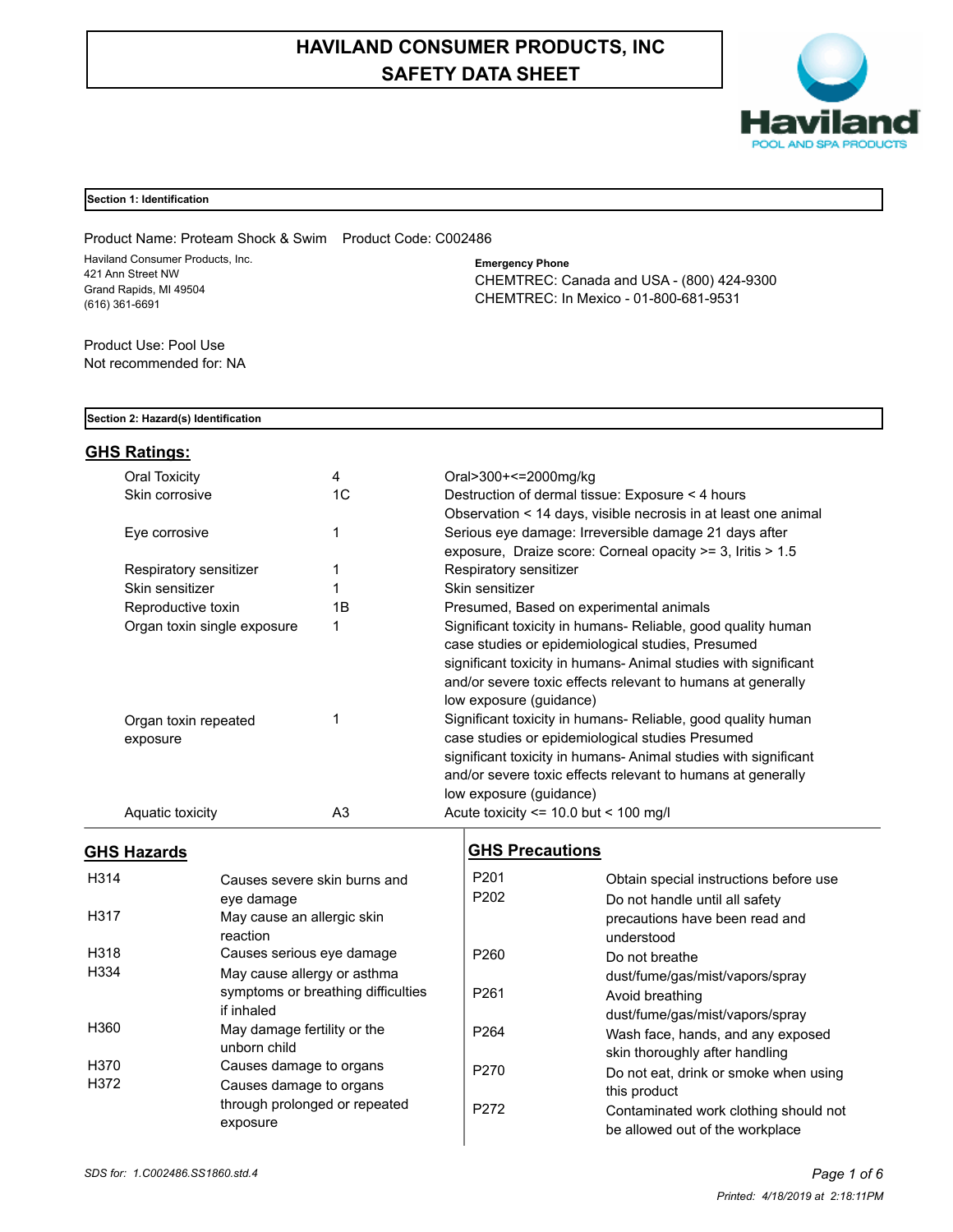| P273             | Avoid release to the environment                                                           |
|------------------|--------------------------------------------------------------------------------------------|
| P280             | Wear protective gloves/protective                                                          |
|                  | clothing/eye protection/face protection                                                    |
| P281             | Use personal protective equipment as                                                       |
|                  | required                                                                                   |
| P <sub>285</sub> | In case of inadequate ventilation wear                                                     |
|                  | respiratory protection                                                                     |
| P310             | Immediately call a POISON CENTER or                                                        |
|                  | doctor/physician                                                                           |
| P314             | Get Medical advice/attention if you feel                                                   |
|                  | unwell                                                                                     |
| P321             | Specific treatment (see first aid                                                          |
|                  | treatment on SDS)                                                                          |
| P363             | Wash contaminated clothing before                                                          |
|                  | reuse                                                                                      |
| P301+P330+P331   | If swallowed: Rinse mouth. Do NOT                                                          |
| P302+P352        | induce vomiting.                                                                           |
|                  | If on skin: Wash with plenty of soap and                                                   |
|                  | water.                                                                                     |
| P303+P361+P353   |                                                                                            |
|                  | If on skin (or hair): Remove / Take off<br>immediately all contaminated clothing.          |
|                  | Rinse skin with water / shower.                                                            |
| P304+P340        | If inhales: Remove victim to fresh air                                                     |
|                  |                                                                                            |
|                  | and keep at rest in a position                                                             |
| P304+P341        | comfortable for breathing.                                                                 |
|                  | If inhaled: If breathing is difficult, remove<br>victim to fresh air and keep at rest in a |
|                  | position comfortable for breathing.                                                        |
| P305+P351+P338   |                                                                                            |
|                  | If in eyes: Rinse cautiously with water<br>for several minutes. Remove contact             |
|                  |                                                                                            |
|                  | lenses, if present and easy to do.<br>Continue rinsing.                                    |
| P307+P311        |                                                                                            |
|                  | IF exposed: Call a POISON CENTER or<br>doctor/physician                                    |
| P308+P313        |                                                                                            |
|                  | If exposed or concerned get medical<br>advice / attention.                                 |
| P333+P313        |                                                                                            |
|                  | If skin irritation or rash occurs: Get                                                     |
| P342+P311        | medical advice / attention.                                                                |
|                  | If experiencing respiratory symptons:                                                      |
|                  | Call a POISON CENTER or doctor /                                                           |
|                  | physician.                                                                                 |
| P405             | Store locked up                                                                            |
| P501             | Dispose of contents/container in                                                           |
|                  | accordance with                                                                            |
|                  | local/regional/national/international                                                      |
|                  | regulations                                                                                |

**Danger**



**Section 3: Composition/Information on Ingredients** Chemical Name / CAS No. | OSHA Exposure Limits | ACGIH Exposure Limits | Other Exposure Limits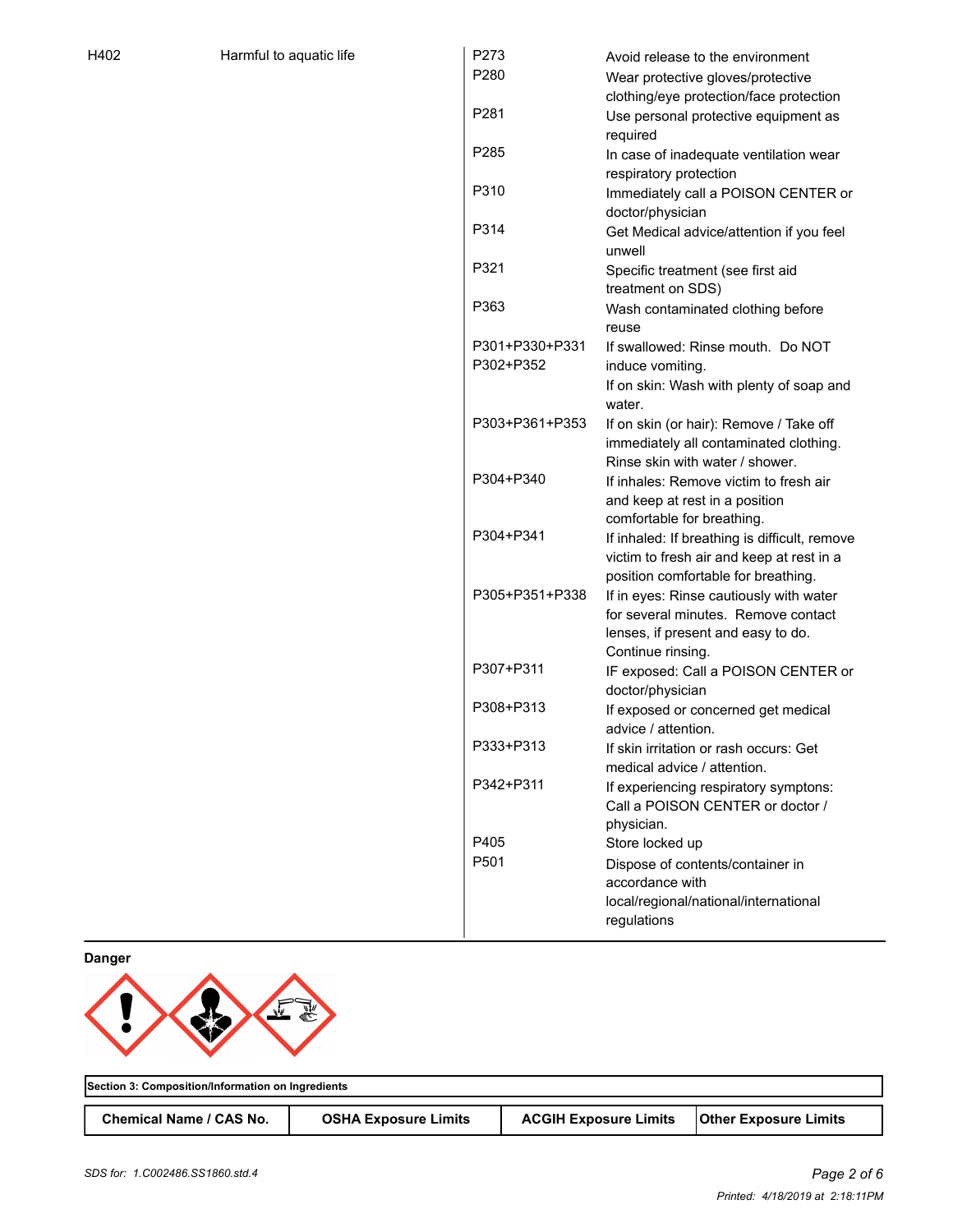| Potassium<br>peroxymonosulfate sulfate<br>(K5H3(SO3(O2))2(SO4)2)<br>70693-62-8<br>170 to 80% |                                                                                                                                                                             |  |
|----------------------------------------------------------------------------------------------|-----------------------------------------------------------------------------------------------------------------------------------------------------------------------------|--|
| Boric acid (H3BO3)<br>10043-35-3<br>10 to 20%                                                | 6 mg/m3 STEL (inhalable<br>fraction, listed under<br>Borate compounds,<br>inorganic)<br>2 mg/m3 TWA (inhalable<br>fraction, listed under<br>Borate compounds,<br>inorganic) |  |
| Trade Secret<br>1 to 5%                                                                      |                                                                                                                                                                             |  |

#### **Section 4: First-aid Measures**

#### **Inhalation**

Rescuers should put on appropriate protective gear. Remove from area of exposure. If not breathing, give artificial respiration. If breathing is difficult, give oxygen. Keep victim warm. Get immediate medical attention. To prevent aspiration, keep head below knees.

#### **Eye Contact**

Immediately flush eyes with water. Flush eyes with water for a minimum of 15 minutes, occasionally lifting and lowering upper lids. Get medical attention promptly.

### **Skin Contact**

Remove contaminated clothing. Wash skin with soap and water. Get medical attention. Wash clothing separately and clean shoes before reuse.

#### **Ingestion**

If swallowed, do NOT induce vomiting. Give victim a glass of water. Call a physician or poison control center immediately. Never give anything by mouth to an unconscious person.

#### **Section 5: Fire-fighting Measures**

#### **Extinguishing Media**

Use water spray (fog), foam or dry chemical. Do not use Carbon dioxide (CO2) or high volume water jet extinguishers.

#### **Specific Hazards Arising from the Chemical**

Sulfur oxides, metal oxides, carbon dioxide (CO2), and Carbon monoxide.

#### **Special Protective Equipment and Precautions for Firefighters**

**Special Information**: As in any fire, wear self-contained breathing apparatus pressure-demand (MSHA/NIOSH approved or equivalent) and full protective gear.

### **Section 6: Accidental Release Measures**

#### **Spill and Leak Procedures**

Neutralize with chalk, alkali solution or ammonia. Avoid dust formation. Do not dry sweep. Vacuum material up and keep in suitable, closed containers for disposal

#### **Section 7: Handling and Storage**

**Handling Procedures**

Use with adequate ventilation. Avoid breathing dusts, mists, and vapors. Do not get in eyes, on skin, or on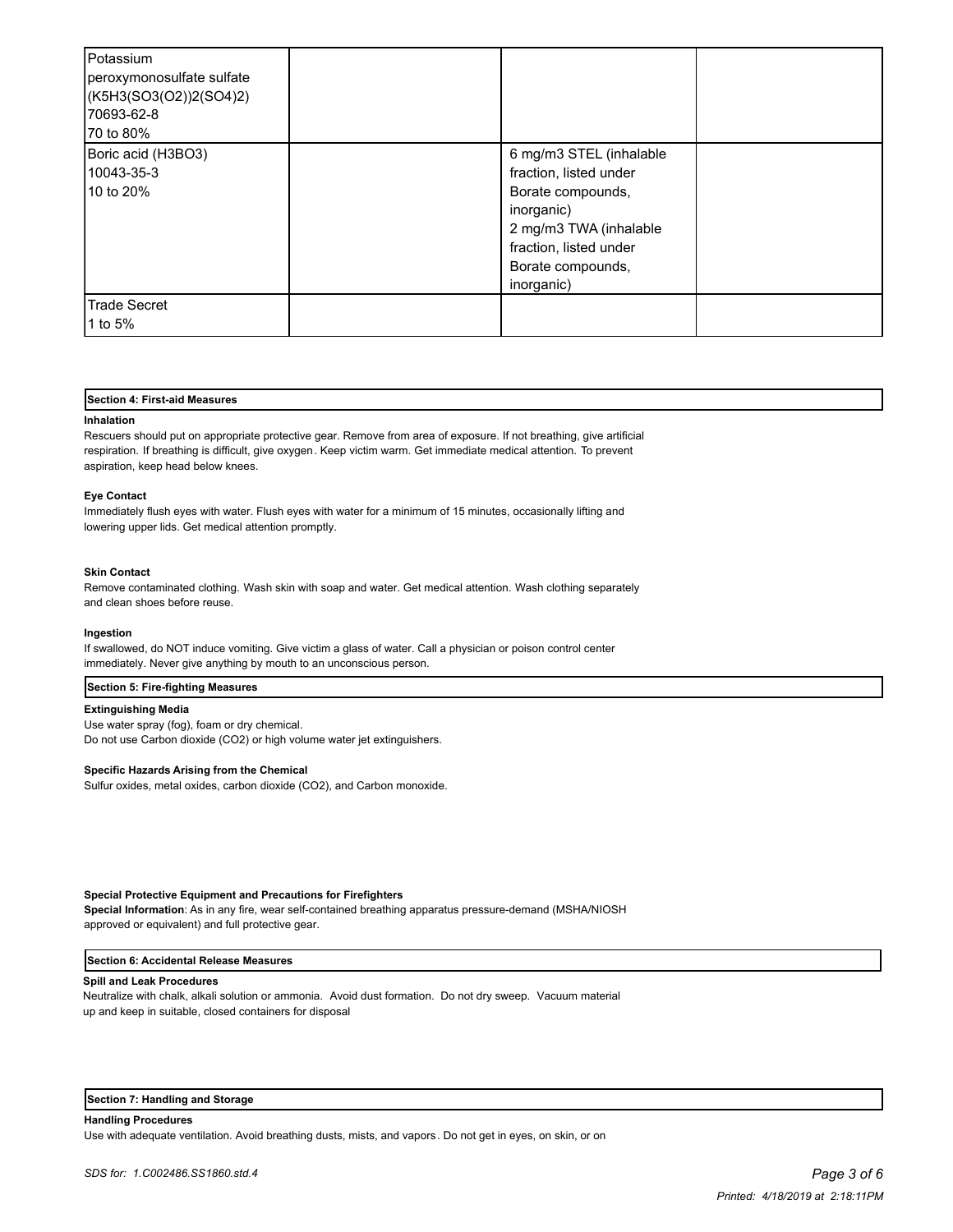**STORAGE:** Keep away from heat, sparks, and flame. Store containers in a cool, well ventilated place. Keep container closed when not in use. Protect from direct sunlight.

**Section 8: Exposure Control/Personal Protection** 

| Chemical Name / CAS No.                                                        | <b>OSHA Exposure Limits</b> | <b>ACGIH Exposure Limits</b>                                                                                                                                          | <b>Other Exposure Limits</b> |
|--------------------------------------------------------------------------------|-----------------------------|-----------------------------------------------------------------------------------------------------------------------------------------------------------------------|------------------------------|
| Potassium<br>peroxymonosulfate sulfate<br>(K5H3(SO3(O2))2(SO4)2)<br>70693-62-8 |                             |                                                                                                                                                                       |                              |
| Boric acid (H3BO3)<br>10043-35-3                                               |                             | 6 mg/m3 STEL (inhalable<br>fraction, listed under Borate<br>compounds, inorganic)<br>2 mg/m3 TWA (inhalable<br>fraction, listed under Borate<br>compounds, inorganic) |                              |
| <b>Trade Secret</b><br>I N/A                                                   |                             |                                                                                                                                                                       |                              |

**RESPIRATORY PROTECTION:** A respiratory protection program that meets OSHA 1910.134 and ANSI Z88.2 requirements must be followed whenever workplace conditions warrant the use of a respirator.

**SKIN PROTECTION:** Wear impervious protective gloves. Wear protective gear as needed - apron, suit, boots.

**EYE PROTECTION:** Wear safety glasses with side shields (or goggles) and a face shield.

**OTHER PROTECTIVE EQUIPMENT**: Facilities storing or utilizing this material should be equipped with an eyewash facility and a safety shower.

**HYGENIC PRACTICES:** Do not eat, drink, or smoke in areas where this material is used. Avoid breathing vapors. Remove contaminated clothing and wash before reuse. Wash thoroughly after handling. Wash hands before eating.

# **Section 9: Physical and Chemical Properties**

| Appearance: White Granules or<br>Powder        | <b>Odor: Odorless</b>                           |  |  |
|------------------------------------------------|-------------------------------------------------|--|--|
| Vapor Pressure: Not Available                  | <b>Odor threshold: Not Available</b>            |  |  |
| Vapor Density: Not Available                   | <b>pH:</b> 1.5 - 2.2 (5% Solution)              |  |  |
| <b>Density: Not Available</b>                  | <b>Melting point: Decomposes</b>                |  |  |
| <b>Freezing point: Not Available</b>           | <b>Solubility: 21% @ 20° C</b>                  |  |  |
| <b>Boiling range: Decomposes</b>               | <b>Flash point: Not Available</b>               |  |  |
| <b>Evaporation rate: Not Available</b>         | <b>Flammability: Not Available</b>              |  |  |
| <b>Explosive Limits: Not Available</b>         | <b>Specific Gravity Not Available</b>           |  |  |
| <b>Autoignition temperature: Not Available</b> | <b>Decomposition temperature: Not Available</b> |  |  |
| <b>Viscosity: Not Available</b>                | <b>Grams VOC less water: Not Available</b>      |  |  |

**Section 10: Stability and Reactivity** 

**Chemical Stability:**

STABLE

**Incompatible Materials** 

Halogentated compounds, cyanides, metal salt, and strong reducing agents **Conditions to Avoid**

Extreme temperatures and contact with strong reducing agents.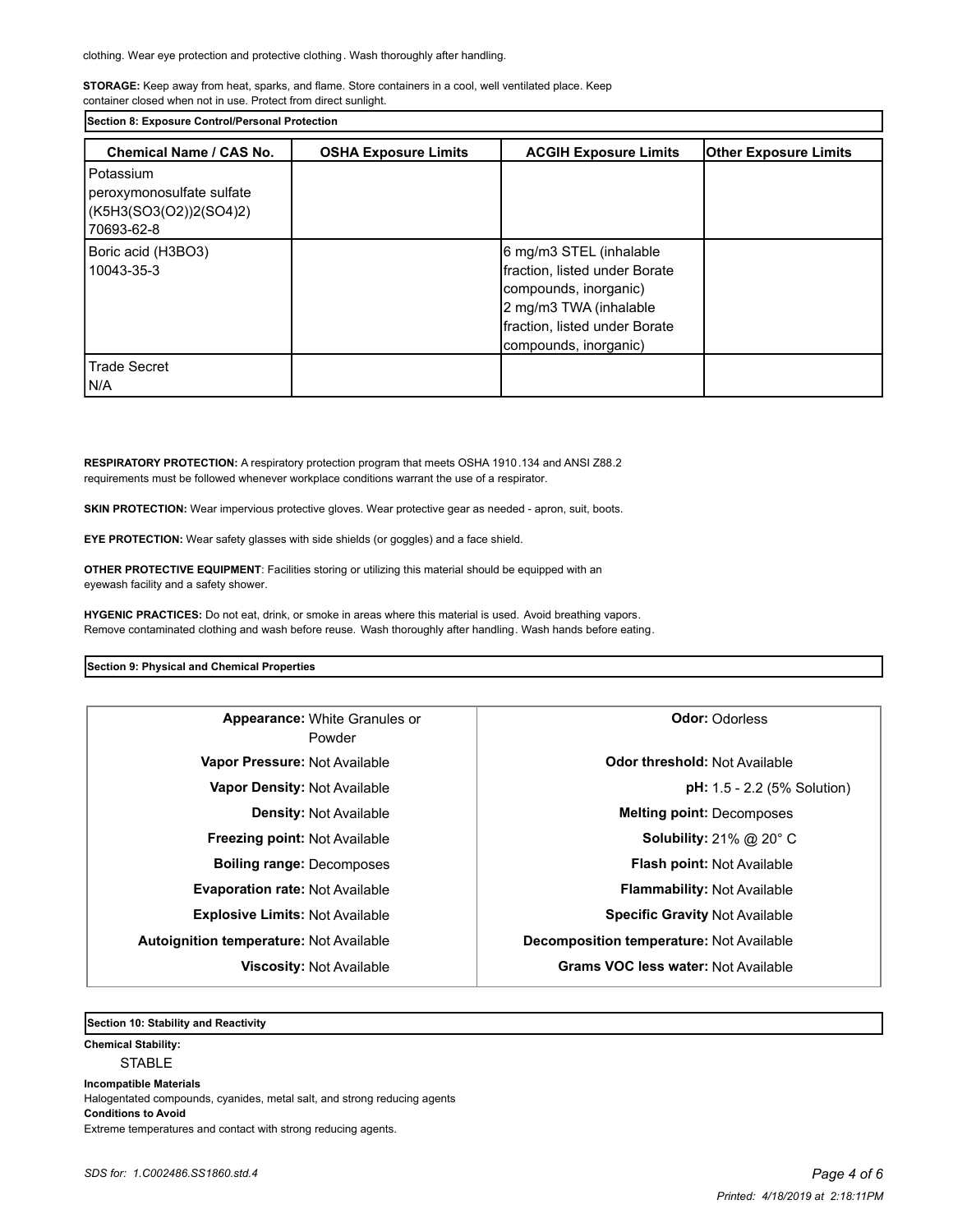### **Hazardous Polymerization**

Hazardous polymerization will not occur.

**Section 11: Toxicology Information**

**Mixture Toxicity** Oral Toxicity LD50: 1,431mg/kg **Component Toxicity**

# **Routes of Entry:**

Inhalation Ingestion Skin contact Eye contact

**Target Organs**

# **Effects of Overexposure**

| <b>CAS Number</b>                                                                                                                            | Description                                                         | % Weight                                             | Carcinogen Rating            |  |
|----------------------------------------------------------------------------------------------------------------------------------------------|---------------------------------------------------------------------|------------------------------------------------------|------------------------------|--|
| Section 12: Ecological Information                                                                                                           |                                                                     |                                                      |                              |  |
| <b>Component Ecotoxicity</b><br>Potassium peroxymonosulfate<br>sulfate (K5H3(SO3(O2))2(SO4)2)                                                |                                                                     | 96 Hr LC50 Brachydanio rerio: >32 mg/L [semi-static] |                              |  |
| Boric acid (H3BO3)                                                                                                                           |                                                                     | 48 Hr EC50 Daphnia magna: 115 - 153 mg/L             |                              |  |
| Section 13: Disposal Considerations                                                                                                          | Dispose of in accordance with local, state and federal regulations. |                                                      |                              |  |
| Section 14: Transportation Information                                                                                                       |                                                                     |                                                      |                              |  |
| <b>UN Code: 3260</b><br>DOT Name: Corrosive Solid, Acidic, Inorganic, N.O.S. (Monopersulfate)<br><b>Hazard Class: 8</b><br>Package Group: II |                                                                     |                                                      |                              |  |
| Section 15: Regulatory Information                                                                                                           |                                                                     |                                                      |                              |  |
| Country                                                                                                                                      | <b>Regulation</b>                                                   |                                                      | <b>All Components Listed</b> |  |

**Section 16: Other Information**